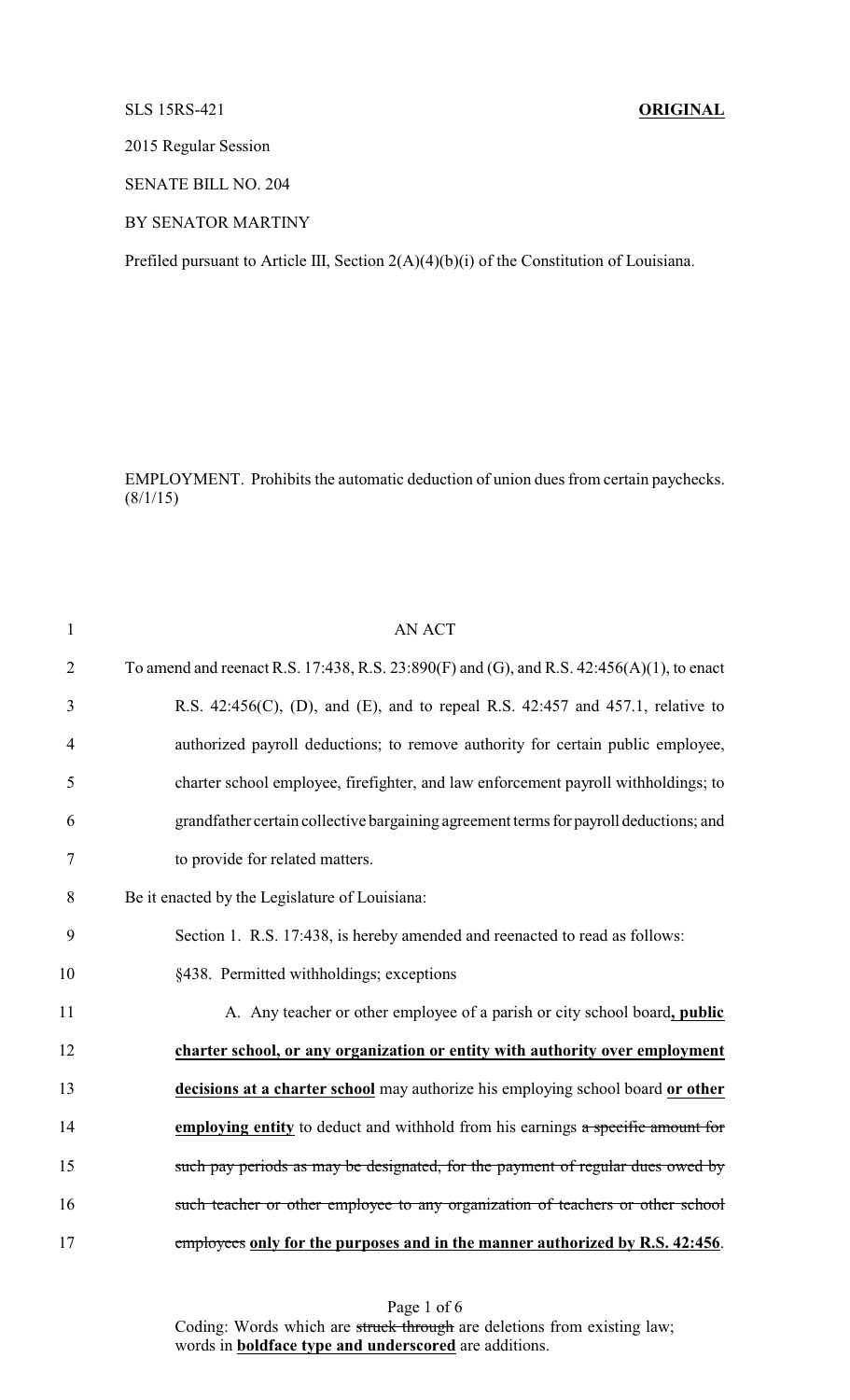| $\mathbf{1}$ | B. No deduction shall be made from the earnings of any teacher or other               |
|--------------|---------------------------------------------------------------------------------------|
| 2            | employee for the purpose permitted by this Section unless fifty or more teachers or   |
| 3            | other employees or ten percent of the total number of employees, including teachers,  |
| 4            | whichever is less have requested such deduction be made and the deduction is          |
| 5            | specifically and voluntarily authorized in writing by the teacher or other employee.  |
| 6            | If such authority is provided and a request for such deduction made, the school board |
| 7            | shall honor the request and provide for the deduction; however, if any system         |
| 8            | documents to the satisfaction of the State Board of Elementary and Secondary          |
| 9            | Education that it has already acquired payroll checks that will not accommodate the   |
| 10           | request, the school board shall provide for such deduction as soon as possible but,   |
| 11           | in no case later than the beginning of the school year following the request. Nothing |
| 12           | in this Section shall be construed to affect any collective bargaining agreement      |
| 13           | in existence on or before August 1, 2015, between a union, professional               |
| 14           | organization, or other entity and the state or a political subdivision of the state   |
| 15           | until the agreement's existing term expires or the agreement is terminated,           |
| 16           | extended, or renewed.                                                                 |
| 17           | C. Any amount withheld in accordance with the provisions of this Section              |
| 18           | shall be remitted to the organization designated on a regularly scheduled basis as    |
| 19           | determined by the employing board. Upon the expiration, termination, extension,       |
| 20           | or renewal of a collective bargaining agreement in existence on or before August      |
| 21           | 1, 2015, between a union, professional organization, or other entity and the state    |
| 22           | or a political subdivision of the state, automatic deduction of union dues from       |
| 23           | payroll checks shall not be included in any subsequent agreement.                     |
| 24           | D. This Section shall not apply to a city or parish school board operating            |
| 25           | under the terms of a collective bargaining agreement applicable to teachers employed  |
| 26           | by the board. If any provision of this Section is declared invalid for any reason,    |
| 27           | that provision shall not affect the validity of the remaining portions.               |
| 28           | Section 2. R.S. 23:890(F) and (G) are hereby amended and reenacted to read as         |
| 29           | follows:                                                                              |

Page 2 of 6 Coding: Words which are struck through are deletions from existing law; words in **boldface type and underscored** are additions.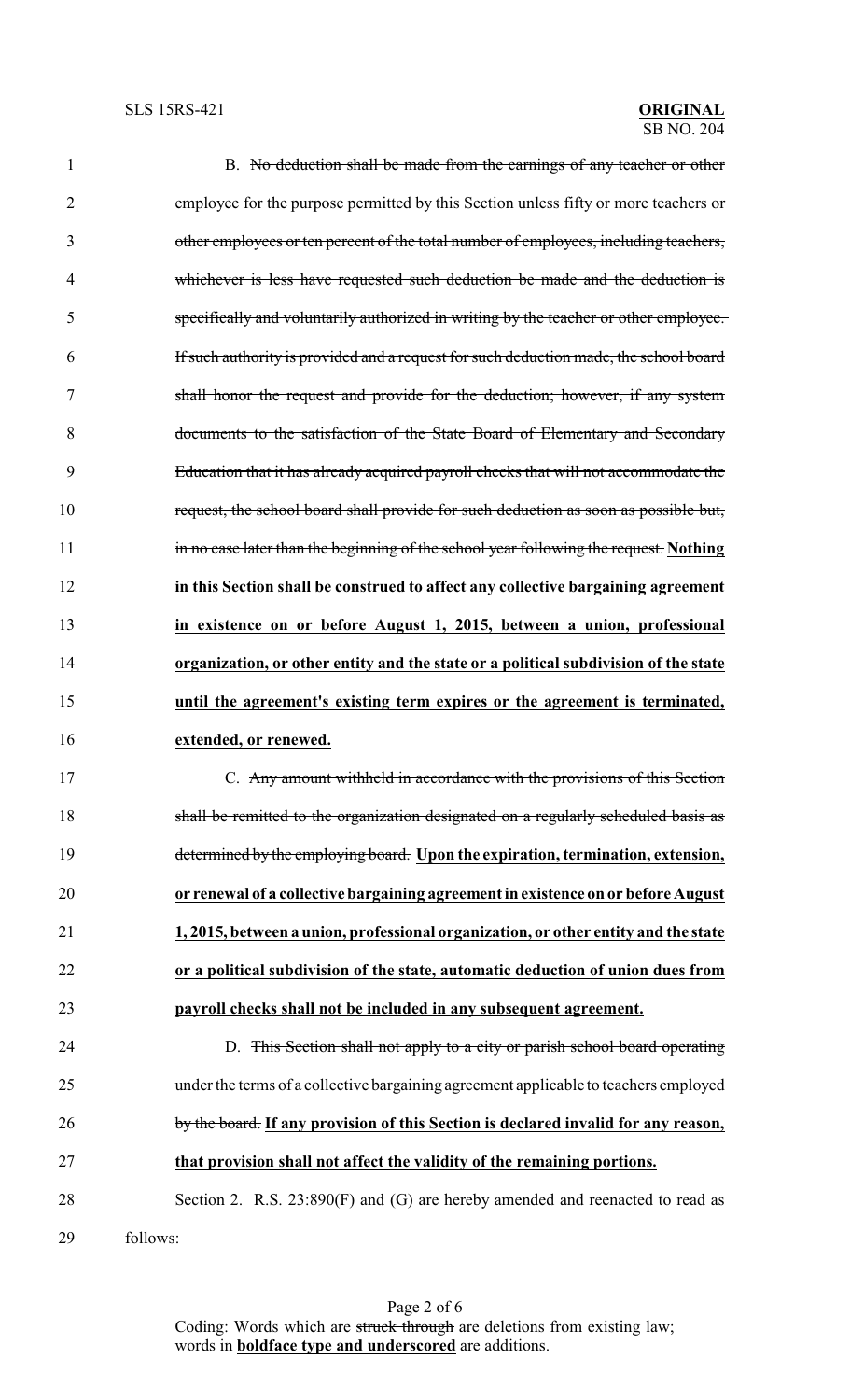| 1              | §890. Labor policy                                                                                    |
|----------------|-------------------------------------------------------------------------------------------------------|
| $\overline{2}$ | $\ast$<br>$\ast$<br>∗                                                                                 |
| 3              | F. Employees of such publicly owned and/or operated transportation systems                            |
| 4              | hereafter acquired may authorize and upon such authorization the aforesaid                            |
| 5              | municipality, transit authority or other authority organized for the purpose may make                 |
| 6              | deductions from wages and salaries of such employees:                                                 |
| $\tau$         | (1) Pursuant to a collective bargaining agreement with a duly designated or                           |
| 8              | certified labor organization for the payment of union dues, fees or assessments.                      |
| 9              | $\left( \frac{1}{2} \right)$ For the payment of contributions pursuant to any health and welfare plan |
| 10             | or pension or retirement plan, and.                                                                   |
| 11             | $\left(\frac{3}{2}\right)$ For any purposes for which deductions may be authorized by                 |
| 12             | employees of any private employer except that no deductions shall be made for                         |
| 13             | dues, fees, assessments, or contributions of any kind to a labor organization or                      |
| 14             | union.                                                                                                |
| 15             | G.(1) This Part shall be construed liberally to effectuate the purposes for                           |
| 16             | which same it is enacted and should any part hereof be declared unconstitutional or                   |
| 17             | invalid for any reason it shall not affect the remaining portions.                                    |
| 18             | (2) Nothing in this Section shall be construed to affect any collective                               |
| 19             | bargaining agreement in existence on or before August 1, 2015, between a                              |
| 20             | union, professional organization, or other entity and the state or a political                        |
| 21             | subdivision of the state until the agreement's existing term expires or the                           |
| 22             | agreement is terminated, extended, or renewed.                                                        |
| 23             | (3) Upon the expiration, termination, extension, or renewal of a                                      |
| 24             | collective bargaining agreement in existence on or before August 1, 2015,                             |
| 25             | between a union, professional organization, or other entity and the state or a                        |
| 26             | political subdivision of the state, automatic deduction of union dues from                            |
| 27             | payroll checks shall not be included in any subsequent agreement.                                     |
| 28             | Section 3. R.S. $42:456(A)(1)$ is hereby amended and reenacted and R.S. $42:456(C)$ ,                 |
| 29             | (D), and (E) are hereby enacted to read as follows:                                                   |

Page 3 of 6 Coding: Words which are struck through are deletions from existing law; words in **boldface type and underscored** are additions.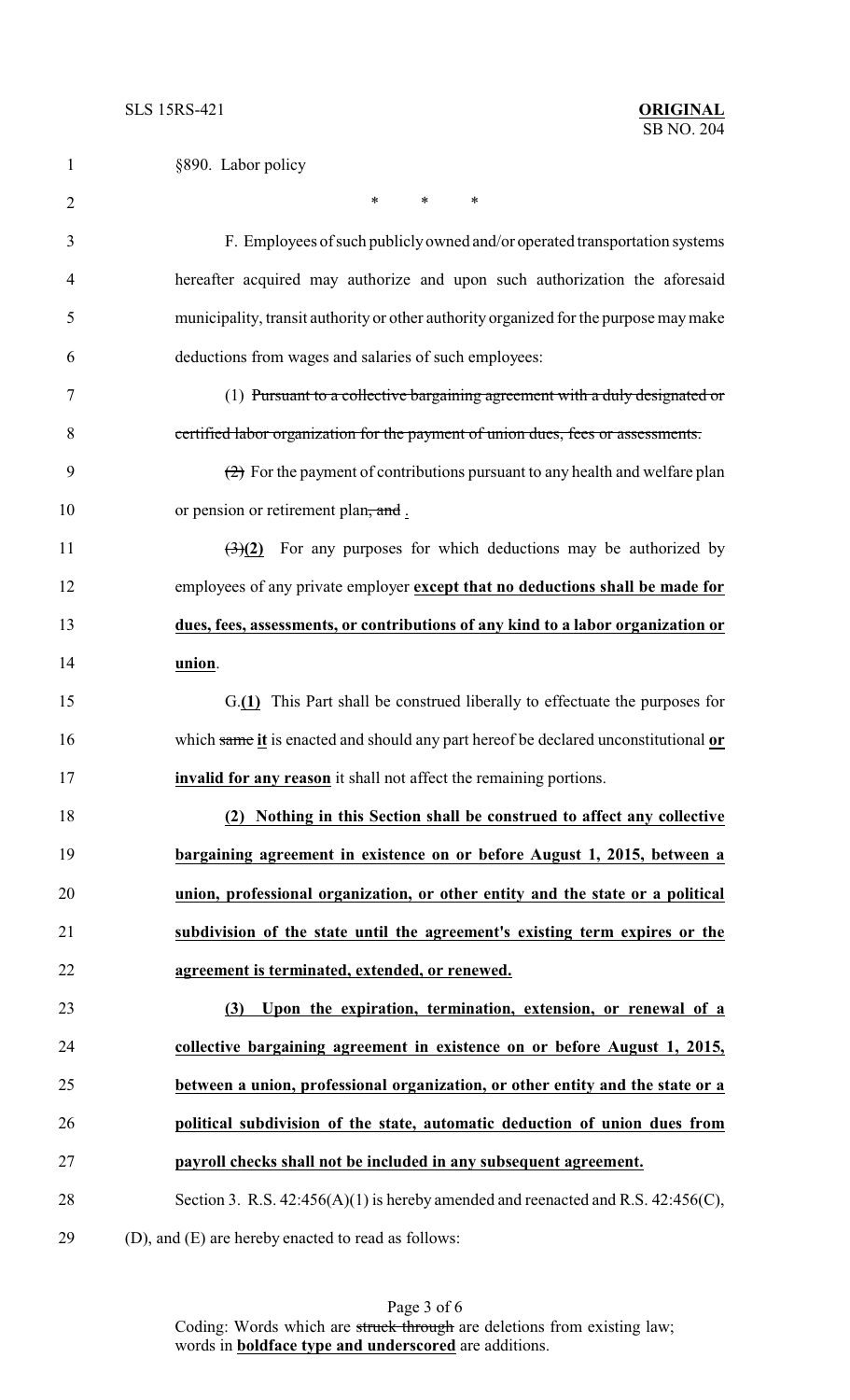| $\mathbf{1}$   | §456. Permitted withholdings                                                      |
|----------------|-----------------------------------------------------------------------------------|
| $\overline{2}$ | A. Payroll deductions shall be authorized only for the following:                 |
| 3              | (1)<br>Mandated federal or state income withholdings, credit unions,              |
| $\overline{4}$ | garnishments, liens, union dues, savings bonds programs, qualified United Way     |
| 5              | entities, health and life insurance products offered through the Office of Group  |
| 6              | Benefits, and products having state participating contributions, sponsored by the |
| 7              | Office of Group Benefits, which qualify and are offered under Section 125 of the  |
| 8              | Internal Revenue Code (Cafeteria Plan), and other deductions expressly            |
| 9              | authorized by state or federal statute.                                           |
| 10             | $\ast$<br>$\ast$<br>$\ast$                                                        |
| 11             | C. Nothing in this Section shall be construed to affect any collective            |
| 12             | bargaining agreement in existence on or before August 1, 2015, between a          |
| 13             | union, professional organization, or other entity and the state or a political    |
| 14             | subdivision of the state until the agreement's existing term expires or the       |
| 15             | agreement is terminated, extended, or renewed.                                    |
| 16             | D. Upon the expiration, termination, extension, or renewal of a collective        |
| 17             | bargaining agreement in existence on or before August 1, 2015, between a          |
| 18             | union, professional organization, or other entity and the state or a political    |
| 19             | subdivision of the state, automatic deduction of union dues from payroll checks   |
| 20             | shall not be included in any subsequent agreement.                                |
| 21             | E. If any provision of this Section is declared invalid for any reason, that      |
| 22             | provision shall not affect the validity of the remaining portions.                |
| 23             | $\ast$<br>$\ast$<br>$\ast$                                                        |
| 24             | Section 4. R.S. 42:457 and 457.1 are hereby repealed in their entirety.           |
|                |                                                                                   |

The original instrument and the following digest, which constitutes no part of the legislative instrument, were prepared by Michelle Ridge.

DIGEST SB 204 Original 2015 Regular Session Martiny

Present law provides that any teacher or school board employee may authorize the school board to deduct organization dues from his earnings.

Page 4 of 6

Coding: Words which are struck through are deletions from existing law; words in **boldface type and underscored** are additions.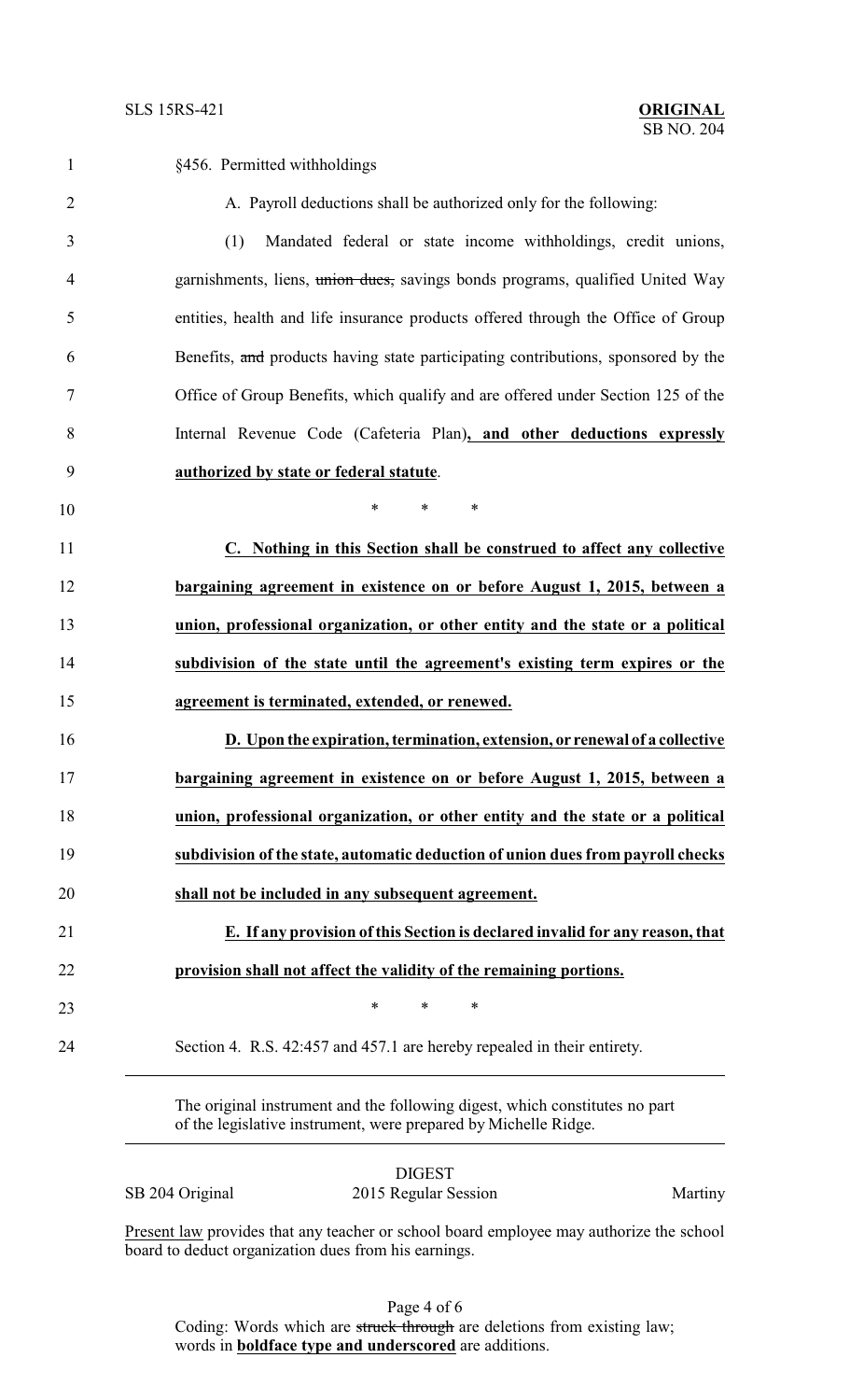Proposed law adds employees of any public charter school or any organization or entity with authority over employment decisions at a charter school.

Present law provides that no deductions can be made unless 50 such employees or 10% of the total number of employees, whichever is less, request the deduction. Proposed law deletes present law.

Proposed law provides that any teacher or other school employee may authorize payroll deductions are allowed by proposed law, which removes union dues as an authorized payroll withholding.

Present law provides for the labor policy when a municipality or transit authority acquires or operates a transportation facility.

Present law allows employees of the acquired facility to authorize deductions of wages and salaries for the following purposes:

- (1) Pursuant to a collective bargaining agreement with a duly designated or certified labor organization for the payment of union dues, fees, or assessments.
- (2) For the payment of contributions pursuant to any health and welfare plan or pension or retirement plan.
- (3) For any purposes for which deductions may be authorized by employees of any private employer.

Proposed law removes union dues as an authorized payroll withholding.

Present law authorizes state employee payroll withholdings for the following:

- (1) Mandated federal or state income withholdings, credit unions, garnishments, liens, union dues, savings bonds programs, qualified United Way entities, health and life insurance products offered through the Office of Group Benefits, products having state participating contributions, sponsored by the Office of Group Benefits, which qualify and are offered under Section 125 of the Internal Revenue Code (Cafeteria Plan).
- (2) Products offered without state contributory participation which have been evaluated and approved in accordance with rules and procedures promulgated by the commissioner of administration.

Proposed law removes union dues as an authorized payroll withholding, but allows any withholding expressly authorized by state or federal law.

Present law authorizes any state, parish, or city employee to withhold from his salary a specific amount for payment of his dues to any labor organization to which he belongs.

Proposed law repeals present law.

Present law allows any employee of the state or of any political subdivision of the state to authorize his employer to withhold from his salary for payment of his dues to any professional state or local law enforcement or firefighter association. Proposed law repeals present law.

Proposed law provides for severability.

Proposed law specifies that nothing in proposed law affects any collective bargaining agreement before the effective date of proposed law but provides that any subsequent

Page 5 of 6

Coding: Words which are struck through are deletions from existing law; words in **boldface type and underscored** are additions.